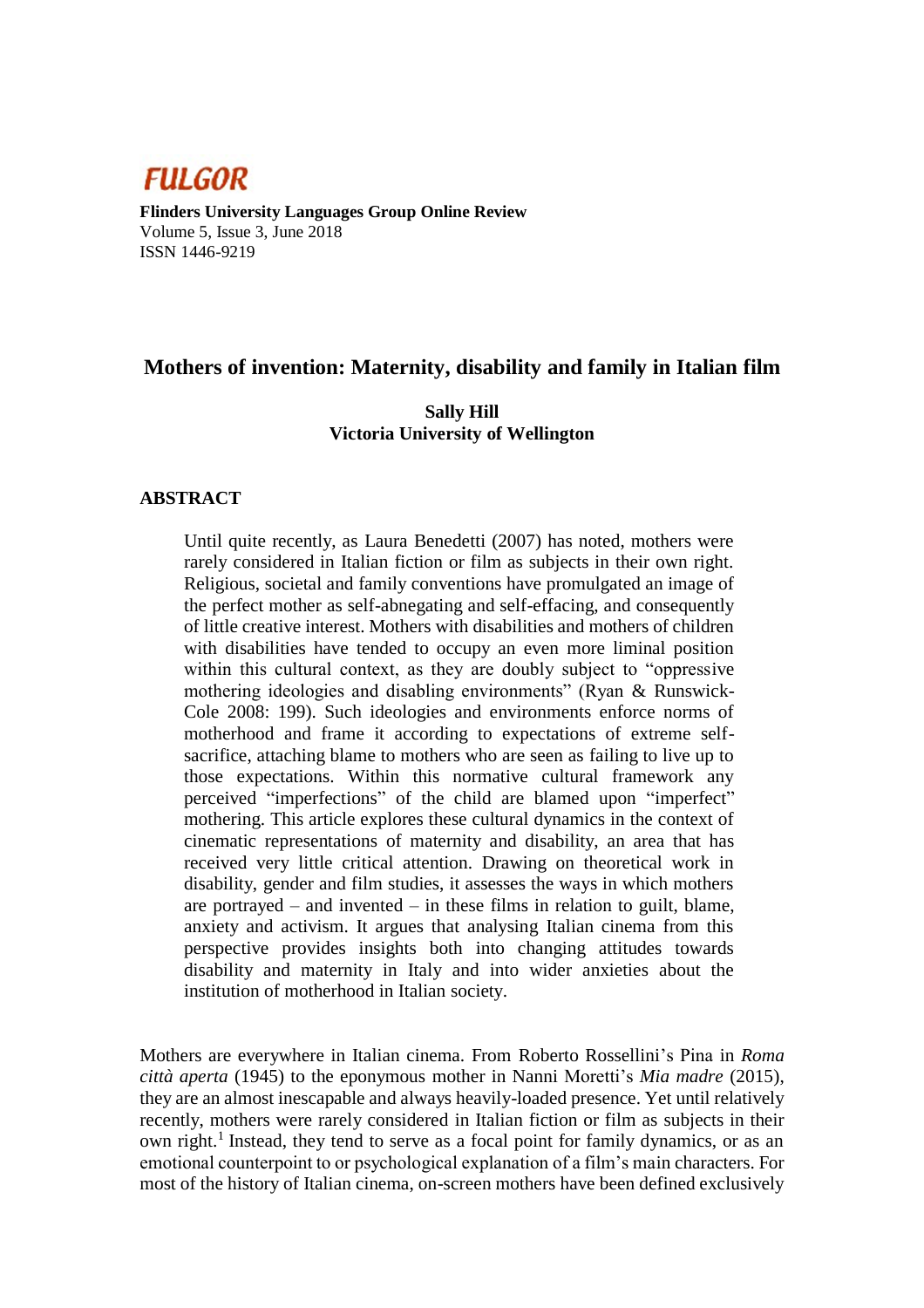in terms of moral standards of maternal worth. As Marga Cottino-Jones writes, they either accept "the cultural codes set up as correct patterns of motherly behaviour" and therefore "fit within the model of 'good' motherhood" or deviate from them and "are labelled as 'bad' or 'phallic' mothers" (2010: 2). While she notes that Italian cinema provides more examples of "good" mothers than "bad" ones, "bad" mothers are shown as to blame for the troubles or flaws of their children and the dysfunction or distress of their families. "Good" mothers, by contrast, are defined as "carers" in every sense of the word, bearing the prime responsibility within the family for looking after the physical and emotional needs of their children while sinking supportively into the background of their lives.

There are a number of similarities between how fictional mothers and characters with disabilities have been "invented" in literature and film. While characters with disabilities have been used for metaphorical and symbolic purposes in fiction for millennia and in film almost since the invention of the medium, they too are rarely portrayed as protagonists in their own right. Disability studies scholars and disability rights activists have long lamented the enduring power and pernicious effects of stereotypes of people with disabilities, such as the saintly, asexual sufferer or the diabolical, sexually deviant or superhumanly powerful freak.<sup>2</sup> As Rosemarie Garland-Thomson explains, such reductive representations of disability "not only restrict the lives and govern the bodies of people we think of as disabled, but […] limit the imaginations of those who think of themselves as non-disabled"  $(2005: 1567).$ <sup>3</sup> Likewise, Giuseppe Vadalà notes in the Italian context that *"[r]ispetto alla disabilità, le nostre azioni, le nostre opinioni, la nostra conoscenza, i nostri atteggiamenti e comportamenti sono determinati dalle rappresentazioni sociali e dalle immagini che le sottendono*" (2013: 125). These kinds of representations are therefore not just offensive or distasteful, but have concrete effects in the world.

This article examines the representation of mothers and families of children with disabilities in a number of Italian films made within the past decade.<sup>4</sup> It focuses in particular on *Pulce non c'è* (2012), directed by Giuseppe Bonito and based on Gaia Rayneri's autobiographical novel, with a screenplay by Rayneri and Monica Zapelli. It also touches on other recent films including the documentaries *Genitori* (Alberto Fasulo, 2015) and *Una destinazione imprevista* (Mirko Locatelli, 2010) and the feature films *Per amor vostro* (Giuseppe M. Gaudino, 2015) and *Indivisibili* (Edoardo De Angelis, 2016). It explores how these films underscore both the societal inventions of motherhood that lay the "blame" for a child's impairment on "bad" mothering, as well as the ways mothers of children with disabilities are often forced to invent themselves as subjects, asserting their own personhood and agency in order to valorise those of their children. This takes place sometimes exclusively within the domestic sphere and family relationships, sometimes through more public advocacy and activism. These films highlight and contest cultural tropes of maternity and disability and their impact on dynamics of gender, family and society.

As scholars and activists have amply demonstrated over the past twenty years and more, disability cannot be reduced to bodily impairment, but must be understood as "a relationship between people with impairment and a disabling society", as Tom Shakespeare succinctly puts it (1994: 287). More recently, feminist disability studies scholars such as Garland-Thomson have defined disability "as a vector of socially constructed identity and a form of embodiment that interacts with both the material and the social environments" (2005: 1559). The 2006 United Nations Convention on the Rights of Persons with Disabilities does not specifically define the term, but recognises that it is: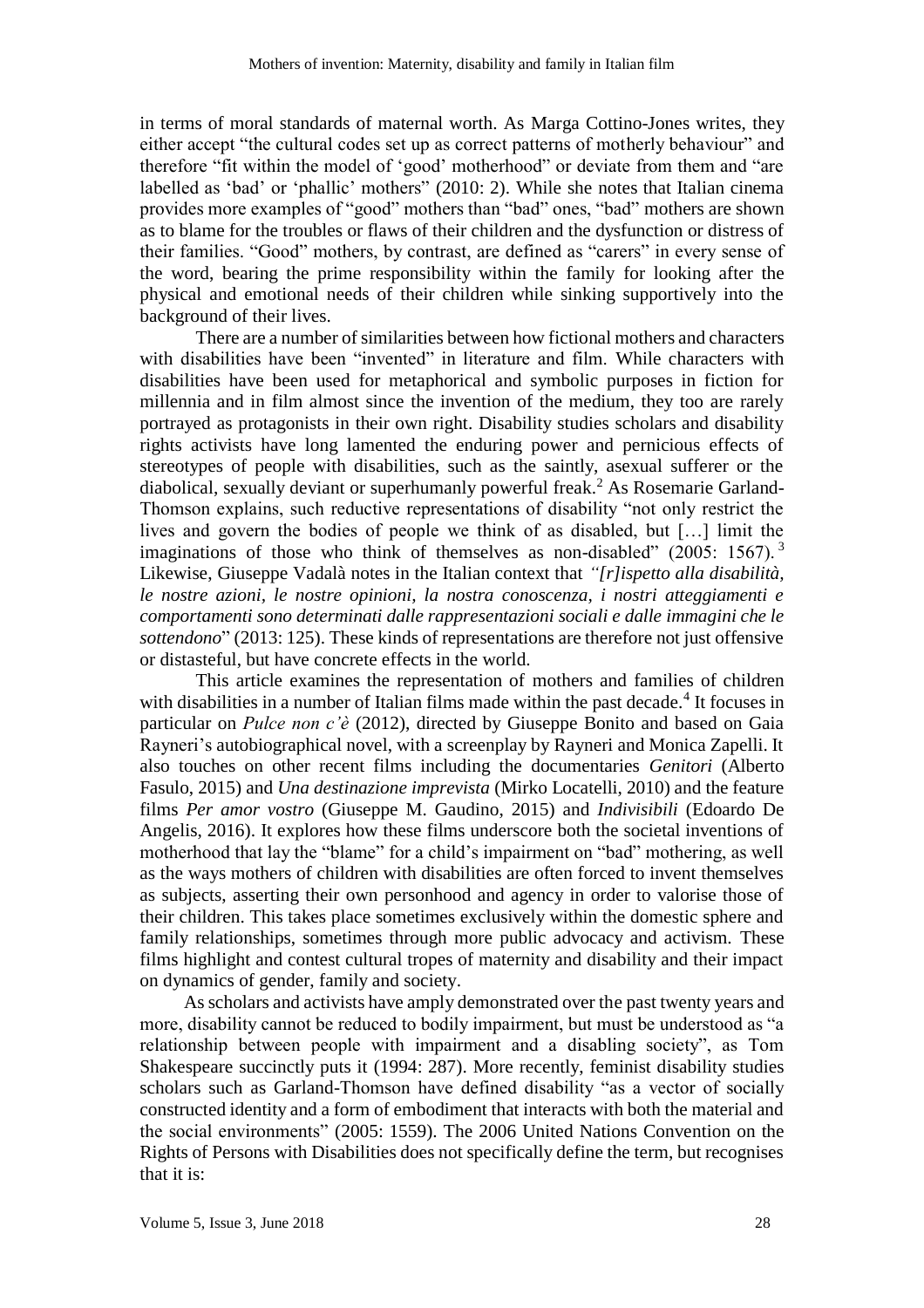an evolving concept and that disability results from the interaction between persons with [physical, mental, intellectual or sensory] impairments and attitudinal and environmental barriers that hinders their full and effective participation in society on an equal basis with others.<sup>5</sup>

This account of disability reflects the movement away from the medical model of disability to one which recognises the barriers to inclusion that lie beyond the individual, and which emphasises the rights of people with disabilities rather than their needs, recognising their personhood rather than treating them as pitiable objects of charity or paternalistic benevolence.

The films discussed here focus their attention on the experiences of characters with disabilities and their families. While it is individuals with impairment who bear the full brunt of the "attitudinal and environmental barriers" that prevent their full and equal participation in society, these films show that these barriers also have direct consequences for those who care for people with disabilities, which are further inflected by considerations of gender. Outside Italy there is an established body of scholarly work that examines representations of disability in cinema and seeks to understand the formation and impact of such representations, but as yet there is little research in relation to Italian cinema. This article therefore argues that disability studies – and particularly feminist disability studies – offers a useful means of investigating and contesting assumptions about how normality and difference are understood and defined in Italian film and how these affect the representation of both characters with disabilities and gendered family dynamics in Italy.

Such assumptions are long-standing and rooted in and reinforced by the longestablished ideologies of an ableist, patriarchal society in which the ideal body is implicitly assumed to be white, male and without physical, mental, intellectual or sensorial impairments. In such a society, bodies that cannot conform to this ideal are interpreted and treated as imperfect and represented as such in cultural forms. Monica Malfatti outlines how nineteenth- and twentieth-century Italian literature provided an image of people with disabilities as "*personaggi* handicappati*,* tipi *e non persone*." Disability in fiction functioned as a means "*per rispondere al bisogno dell'uomo* [*sic*] *di confermarsi nella sua identità normale e di differenziarsi dal diverso ponendo una distanza sociale*" (2013: 40). Such narratives present disability as a matter of individual "suffering" to be cured or endured rather than, as Tom Shakespeare puts it, "a relation between people with impairment and a disabling society" (1994: 287). In the words of Lennard Davis, "the alterity represented by disability is shocking to the liberal, ableist sensibility, and so narratives involving disability always yearn for the cure, the neutralizing of the disability" (2002: 99). Yet, as he goes on to argue,

[n]ovels have to tell this story over and over again, as do films and television, since the patient never stays cured and the disabled, cured individually, refuse to stop reappearing as a group. Indeed, modern subjectivity is a wounded identity that cannot cure itself without recourse to cure narratives, which means that it cannot cure itself at all, since the disability of modern subjectivity is inherent in the environment, not in the subject (99).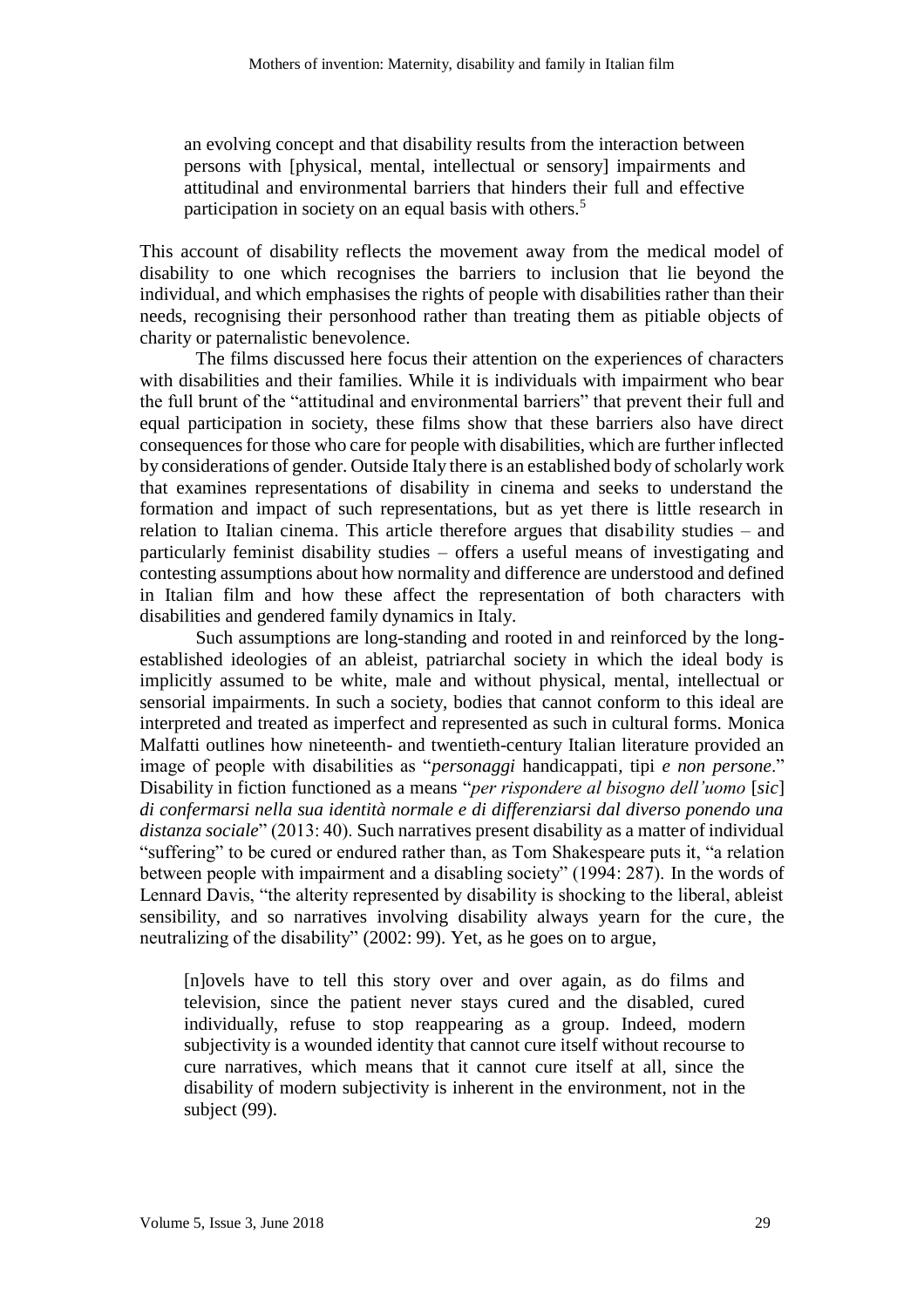The key function of disabled characters on film has therefore been to police the boundaries of the so-called "normal" by attempting to restrict the incurable "wound" of alterity to figures of explicit excess or lack, physically, mentally and morally.

Numerous scholars have also analysed the equally long cultural tradition of either demonising or mythologising mothers and of expectations of maternal self-sacrifice and suffering, which has particular impacts on mothers of children with disabilities.<sup>6</sup> As Claudia Malacrida explains:

As a result of the unnatural expectations that are attached to ideal motherhood, it is certain that no woman, however motivated, can possibly achieve the ideal. On the other hand, however, because the stakes are so high, ideal motherhood is also attached to a persistent culture of motherblame. In this culture, women's presumed natural ability and overwhelming responsibility to mother selflessly and without limits means that to fail (as is inevitable) is seen as a personal, unnatural and moral failing (2009: 100).

In this context of mother-blame, the position of mothers of children with disabilities is even more difficult, given societal perceptions that the child's impairment is the exclusive responsibility or even "fault" of the mother, and therefore proof of maternal failure.<sup>7</sup>

This is reflected in two recent Italian films, *Per amor vostro* (2015) and *Indivisibili* (2016), in which aggressive, deadbeat fathers accuse browbeaten and subjugated mothers of being to blame for their children's disabilities. While the son's hearing impairment in the first of these films is not the central storyline, *Indivisibili* centres on conjoined twins, Viola and Dasy (played by identical twins Angela and Marianna Fontana and with names that are a clear reference to the British conjoined twins Violet and Daisy Hilton [1908-1969], famous for their sideshow, vaudeville and film appearances), whose singing career supports their family and their father's gambling habit. Nevertheless, in the first case, Anna (Valeria Golino) is accused by her unscrupulous and abusive husband, the failed singer and petty criminal Gigi (Massimiliano Gallo), of causing the deafness of their son Arturo (Edoardo Cro) by having been on the pill before she became pregnant. In the second, Dasy and Viola's father Peppe (Massimiliano Rossi), who has hidden from them the possibility that they could be medically separated, accuses their mother Titti (Antonia Truppo) of causing the twins to be born joined at the hip and thigh by not giving up alcohol and marijuana during her pregnancy. In both cases, these accusations serve as a turning point in the film, after which both Anna and Titti, in quite different ways, manage to stand up to their hectoring and abusive husbands and to assert, at least to some extent, their own and their children's rights to autonomy.

Sara Ryan and Katherine Runswick-Cole contend that most academic studies of mothers of children with disabilities portray them "as delusional, grief stricken and/or self-interested", while the disability rights movement has tended to frame them as at best allies and at worst oppressors of their disabled children (2008: 200). Yet, as mothers of children with disability themselves, they argue that "mothers of disabled children are more than allies to their disabled children, as they experience directly and by proxy many of the discriminatory practices and attitudes their disabled children face" (201). Feminist disability studies provides a framework for recognising and contesting the marginalisation of people with disabilities and their mothers and for understanding how fictional representations of disability "both register and materialize social patterns of bias and exclusion based on ability norms that operate similarly to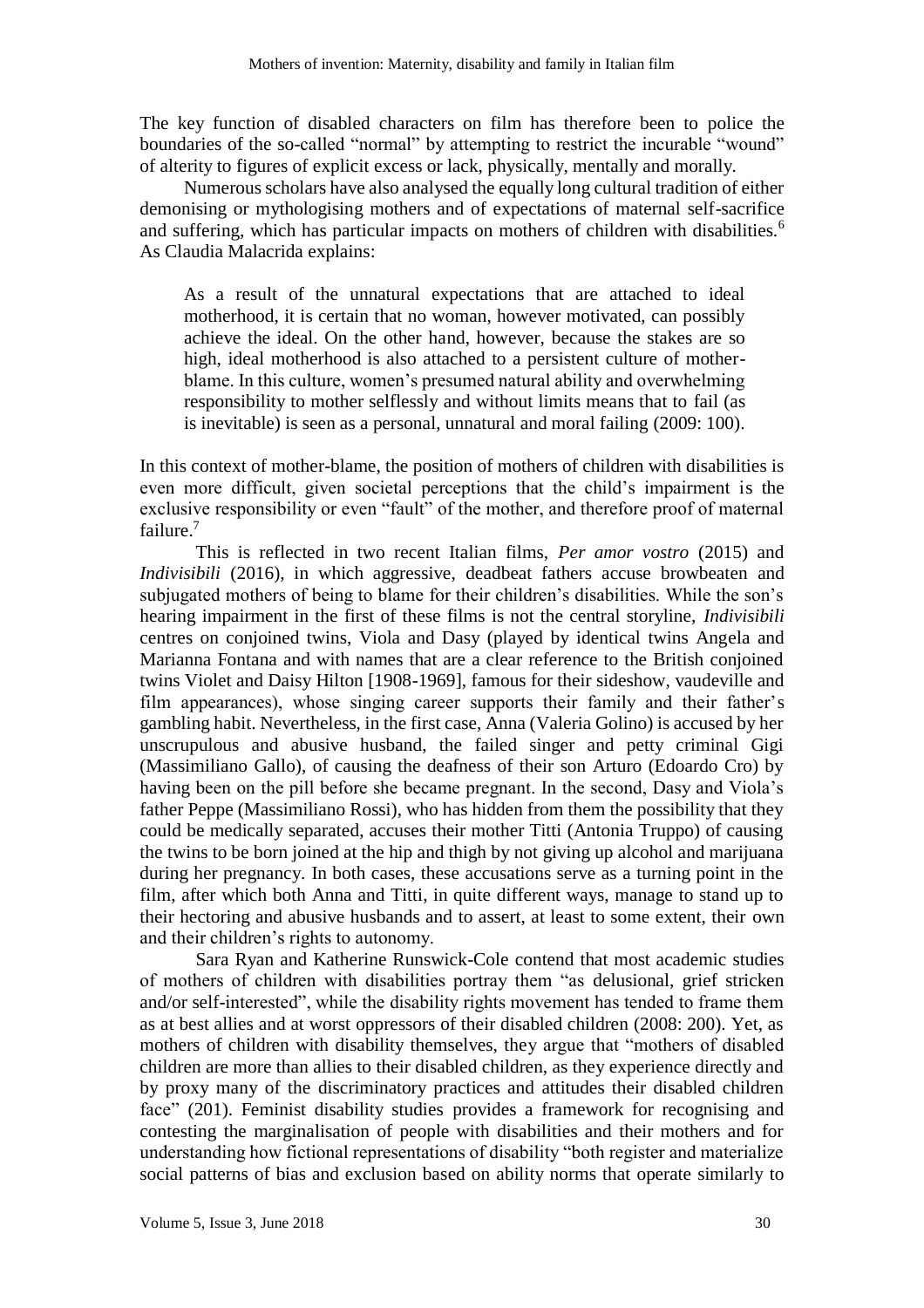gender and racial systems", as Garland-Thomson puts it. In her view, a key aim of feminist disability studies is therefore

to show that the always overdetermined metaphoric uses of disability efface and distort the lived experience of people with disabilities, evacuating the political significances of our lives and mitigating the influence of disability culture (2005: 1565).

This approach offers a way to analyse "how people with a wide range of physical, mental, and emotional differences are collectively imagined as defective and excluded from an equal place in the social order" (1558). This also means the exclusion or suppression of voices and experiences of difference in cultural forms such as literature and film.

In Italian cinema, as in many national cinemas, children with disabilities and their supposedly "flawed" or "failed" mothers have generally tended to serve a purely symbolic narrative function, representing, for example, the unravelling of the nuclear family, the decline of society, or intergenerational betrayal.<sup>8</sup> The lived experiences of disabled people and their families have largely been ignored, and with them the possibility of exploring a wider range of subjectivities. However, documentary and independent films have played an important part in expanding the range of representations of disability on screen in Italy, and a number of recent films (including more mainstream productions) attempt to investigate different images of both disability and motherhood.<sup>9</sup> While there is much to be said about the situation of mothers with disabilities,<sup>10</sup> this article focuses on films in which the relationship of children with disabilities to their non-disabled mothers and families is a key element. As I will argue, films like *Pulce non c'è* resist the stereotypical, oppressive and condescending images of disability that contribute both to the "othering" of people with disabilities, and to what anthropologists Rayna Rapp and Faye Ginsburg call the "m/othering" of mothers of children with disabilities  $(2007: 108)$ .<sup>11</sup> As they note, "nonnormative motherhood takes on specific ideologies associated with 'damaged goods' in a market-oriented, consumer culture that devalues mothering disabled children, multiracial children, adopted children, and much more" (108). These children's mothers find themselves placed in a position of otherness by a consumer society that speaks of motherhood in saccharine tones but profoundly undervalues the maternal care of children who are seen as different from the norm: either blamed for their children's "imperfections" or celebrated as "special parents of special kids", whose exceptionality is read as making any kind of structural change or assistance redundant (see Landsman 1999).

The films I address here provide insights into prevalent models of maternity in Italy and how mothers of children with disabilities relate to those models. They also reveal and contest the gendered assumptions about caregiving roles that see maternity and caregiving as synonymous. This kind of analysis also allows for a comparison with accounts of the experiences of people with disabilities and their families, who often comment on the absence of authentic representations of lives like theirs on screen. This absence was the motivation for the documentary *Genitori*, directed by Alberto Fasulo and released in 2015. The film was the result of five years of filming of a group of thirteen family members (mostly mothers) of people with disabilities living in the small northern Italian town of San Vito al Tagliamento who meet to provide one another with support and share information. In an interview, the director (himself a native of San Vito al Tagliamento) explained that the film was commissioned by the group, who call themselves "*Vivere insieme*", because its members could not recognise themselves in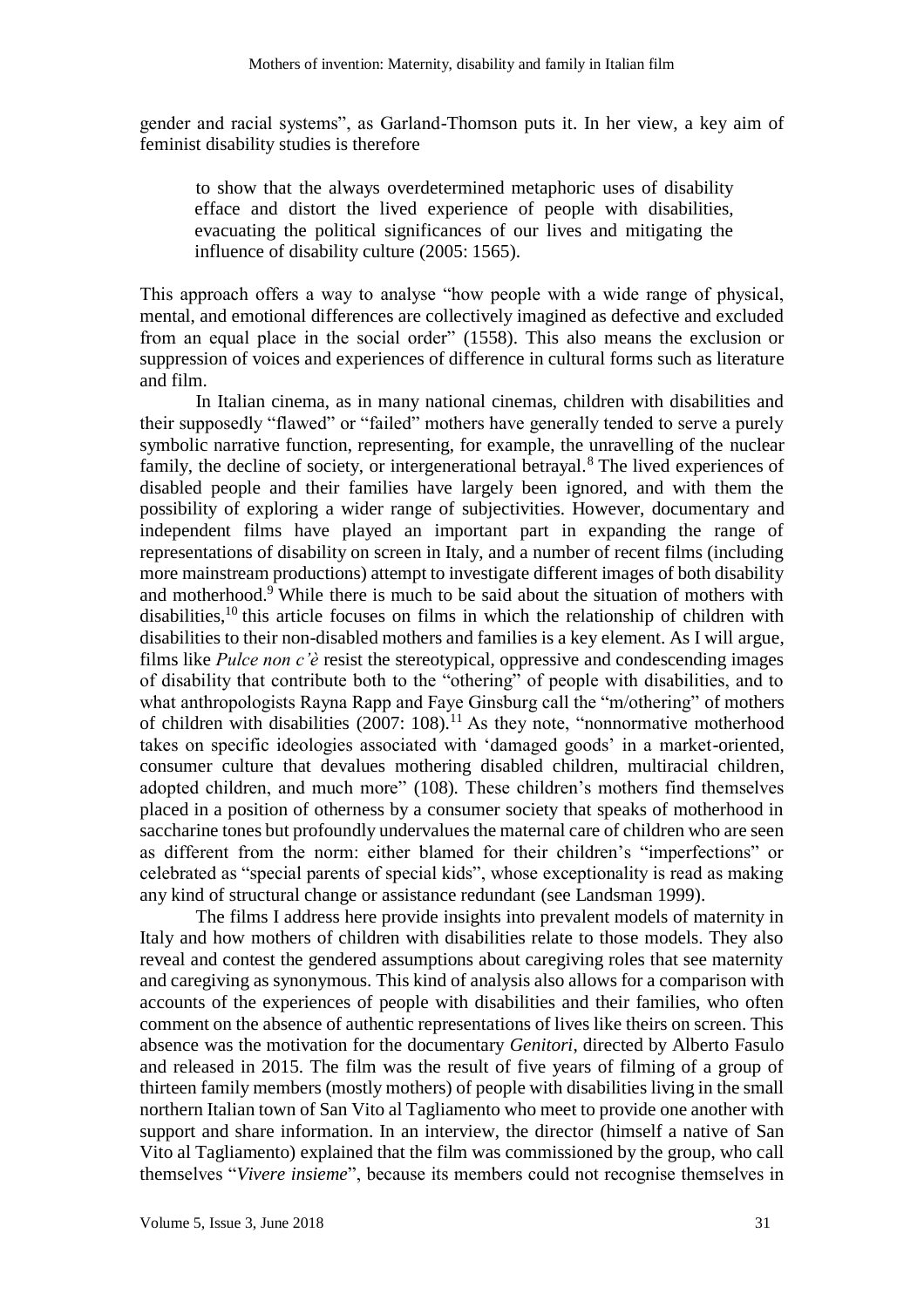the films about disability they were seeing (Fasulo 2015).

Without voiceovers or any kind of directorial pontificating, the film's power lies in the way it focuses on the faces and voices of these parents to communicate their experiences of their children's disability. At the same time, Fasulo's careful direction and editing of the film around a set of often difficult themes (such as the parents dealing with their children's sexuality, figuring out how to foster their children's autonomy while keeping them safe, and planning for their children's support after their deaths) allow the viewer to slowly get to know the different characters. One of the most striking elements of the film is the way in which it shows mothers who themselves have faced significant obstacles to their own full participation in a patriarchal society finding their voices through advocacy for their children. While it avoids any kind of triumphalist rhetoric or Hollywoodian happy ending, the film ends on a hopeful note with the women of the group publicly challenging the town's mayor to do more to support opportunities for people with disabilities.

Fasulo's *Genitori* emerges from and reflects upon a context of real experiences of disability. In this it recalls Mirko Locatelli's 2010 documentary, *Una destinazione imprevista*, which recounts the experiences of parents coming to terms with the medical diagnoses of their children's disabilities, and is similar in its refusal of pitying or celebratory rhetoric and its determination to let the parents recount their stories in their own terms. Films such as these "operate as opportunities to overturn debasing forms of disability-based image consumption" (Snyder & Mitchell 2008: 23). These parents' dignified, sometimes sad, sometimes comical discussions of what it is like to raise a child with an impairment in a disabling society send a quiet but powerful political message about the many ways in which experiences of disability are marginalised in society, as well as about the judgements faced by parents and especially mothers of people with disabilities.<sup>12</sup>

Like other independent films that address the issue of disability and motherhood, such as Filippo Ticozzi's short film *Lilli* (2008), these documentaries are rooted in an intimate, familial experience of disability. While by no means a documentary, Bonito's *Pulce non c'è* is similarly based on an attempt to represent lived experiences of disability. The film, which won the special jury prize at the Rome International Film Festival in 2013, is based on Gaia Rayneri's autobiographical novel of the same title and tells the story of nine-year-old Margherita Camurati (Ludovica Falda), affectionately known as Pulce (Flea) and her family: her older sister Giovanna (Francesca di Benedetto), her father Gualtiero (Pippo Delbono), and her mother Anita (Marina Massironi). The film is told mainly from the perspective of Giovanna, and examines a number of assumptions about who is responsible for caring for and representing the interests of people with disabilities. As a result of congenital brain damage, Pulce does not speak and at the beginning of the film, Anita is an enthusiastic advocate for the use of facilitated communication (assisted writing), which she believes is helping Pulce to communicate more with her family and teachers.<sup>13</sup> When one of the teachers finds what she thinks is evidence of sexual abuse in what Pulce writes, her father Gualtiero is accused of the abuse and Pulce is taken away from her family and placed in the care of social services. Anita then begins a fierce legal battle to free her daughter, clear her husband's name and reunite the family.

In *Pulce non c'è*, Anita's activism on behalf of her daughter leads to her own realisation as a political subject. As Tobin Siebers writes, "political membership relies on the ideology of ability" in a society in which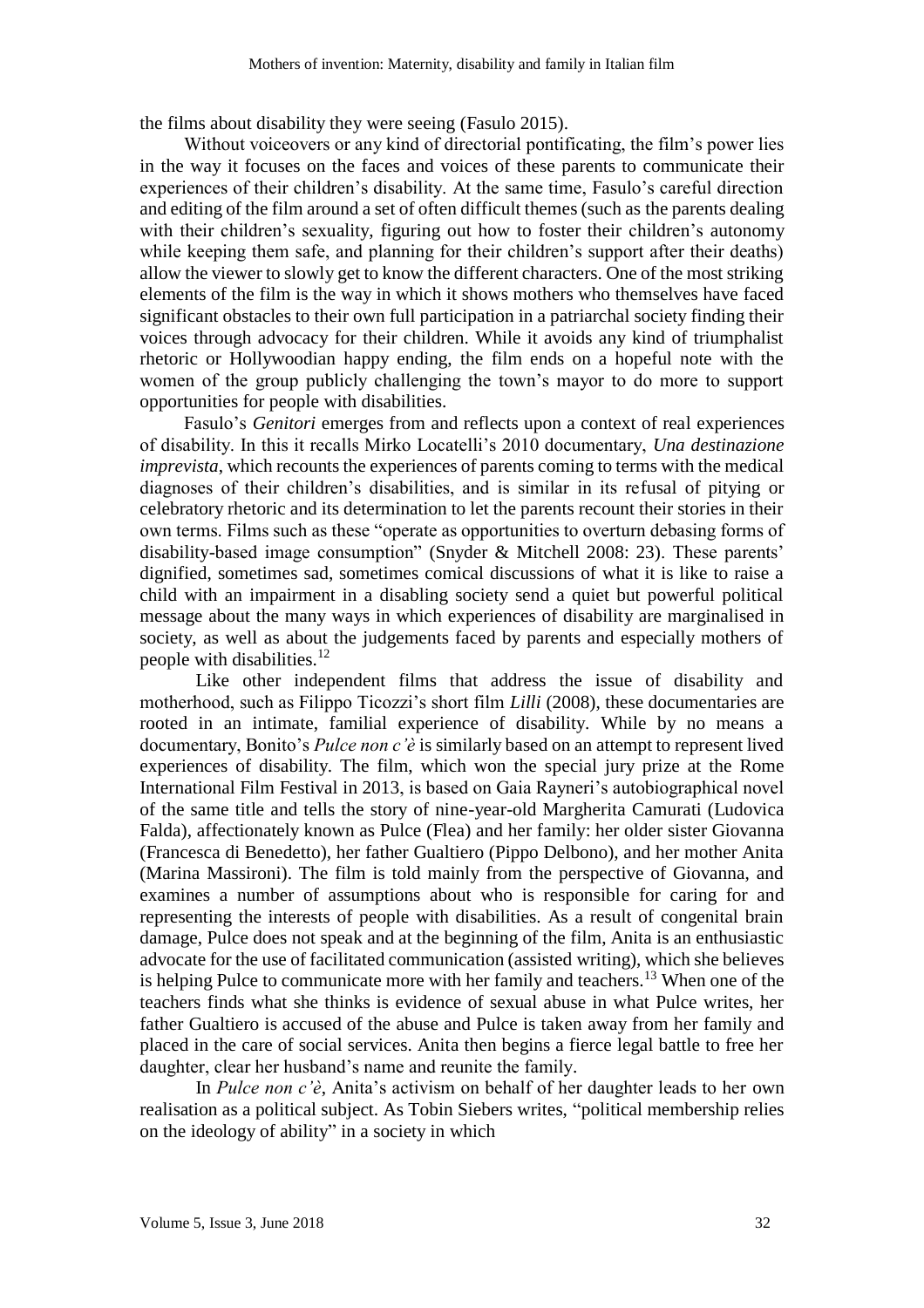if a person does not display rational thinking, healthiness, or technical skills, that person risks being seen as less than human and losing the rights bestowed by membership in the human community (2008: 179- 180).

*Pulce non c'è* therefore reflects a social reality in which it is often mothers who may themselves have been excluded from full political and economic participation in their society by virtue of societal expectations about gender and motherhood who take action to demand these rights on behalf of their disabled children.

The film also explores how the traditionally female and above all maternal role of caregiver is in fact very often shared among many members of a family. This is certainly the case for Pulce's parents, sister and grandparents, who all contribute to ensuring that she is happy, cared for and loved. Nevertheless, despite this portrayal of collective care, the film pays particular attention to the role of the mother. It opens with a close-up on Anita's face while she is in the last stages of giving birth to Pulce. The scene emphasises Anita's status as a mother, and also visually links motherhood to the effort required not only to bring children into the world but also to protect them afterwards, particularly when, like Pulce, they are vulnerable in ways that others are not.

At the same time, as mentioned above, much of the film is focalised through the viewpoint of Pulce's thirteen-year-old sister Giovanna. After the initial images of Anita in labour, the film follows her journey home from school, before the camera sweeps up to provide a bird's eye perspective on Pulce at the playground with her father, with a voiceover from Giovanna saying:

*Se qualcuno chiede a mamma qual è il problema di Pulce, lei risponde tutto d'un fiato: encefalopatia epilettogena da sofferenza feto-connatale con ritardo mentale grave e disturbo pervasivo dello sviluppo che rientra nelle patologie dello spettro autistico. Per conto mio, Pulce non è un problema: è mia sorella, mica un trattato di medicina neuro-come-sichiama. La prima cosa speciale a proposito di Pulce è che lei non parla. Ma questo non significa che lei non abbia niente da dire.*

The images of Pulce and her family which follow show how the responsibility for her care lies not only with her mother, but is rather part of the dynamics of the family as a whole. If the role of caregiver is most often perceived as a maternal one, then we might define the model of care suggested by *Pulce non c'è* as one of "diffuse maternity", in which all members of the family participate, as for example in the scene in which Gualtiero is shown helping Pulce to get back to sleep after a nightmare. It is only when the family's equilibrium is destroyed by the intervention of outside authorities that Anita finds herself with the exclusive responsibility for fighting against that authority to have her daughter back.

The film's representation of Anita's encounters with the various figures who represent the legal and health systems shows a clear awareness of the battles that people with disabilities and their families often face in trying to contest the almost automatic medicalisation of disability. For example, when Anita takes the suitcase she has packed for Pulce to Dr Castelli, the director of the children's home where Pulce has been sent, she places the emphasis on all the things Pulce is able to do, her likes and dislikes and her preferred ways of communicating. She tries to explain to the doctor how best to help her daughter while allowing her the maximum level of autonomy. At the end of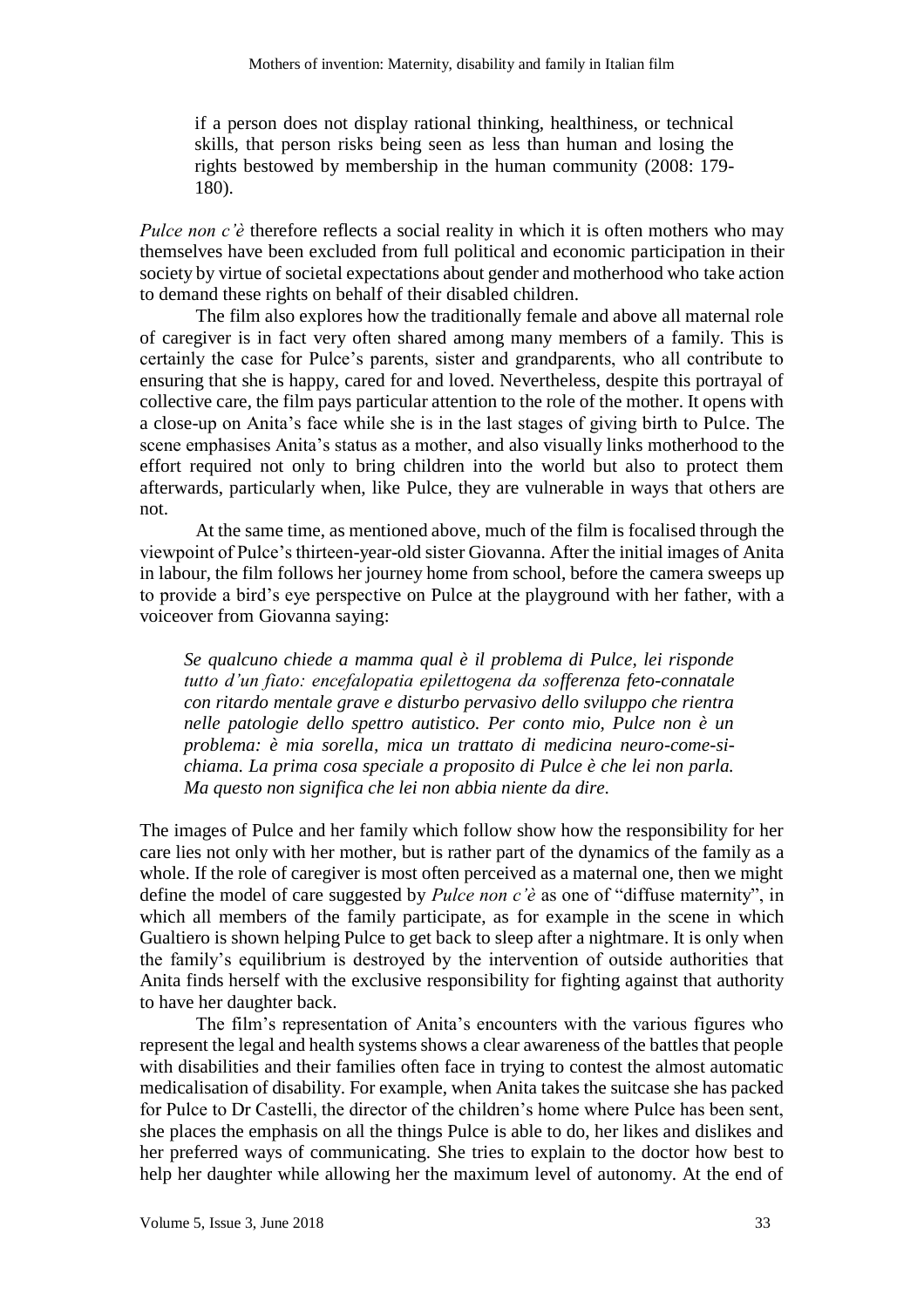her explanation the doctor, who has remained aloof throughout, ignores what she has said and asks her a series of absurd and accusatory questions about all the things Pulce is not able to do. His approach – all too familiar to many parents of children with disabilities in their dealings with health and educational authorities – forces Anita to be the one who reminds him: "*Dottor Castelli, mia figlia è cerebrolesa*". Castelli inflicts this painful return to the language of a medical model that accounts for disability in terms of "deficit" on Anita because of his refusal to engage with the narrative of care and individual, personal preferences and abilities. The film underlines the importance of the language used to speak about difference: the impersonal, monolithic language of the institution is contrasted with the personal, familial and intimate language of the mother; the language of deficit versus that of affection and support.

In an equally revealing scene, the viewer observes Anita and Giovanna watching Anita's home movies of her daughters. After a series of images of Pulce walking down some steps with her sister's help (something the assistant at the children's home earlier claims Pulce is unable to do), the shot shifts to show first the back of Anita's head as she watches the images on their living room TV, then Giovanna by her side. Meanwhile, Anita's voice can be heard from the video as she directs her daughters' on-screen movements. Anita occupies her maternal role as the active director, spectator and narrator of her own and her children's story, but also as part of the rich and complex exchange of affectionate gazes between the two sisters on film and between the mother and daughter who watch them and glance at one another as they do so. In this reciprocal exchange of gazes, the film offers an alternative to conceptions of children with disabilities and their mothers as objects of a pitying or blaming gaze, instead underlining their active subjectivity.

Such alternatives offer what Sharon Snyder and David Mitchell call a "critique of normalcy as a false standard of human value" (2008: 28) and of gendered assumptions about responsibility and blame for a child's impairment. Films that attempt this kind of critique show the possibility of finding strategies for representing disability and maternity in ways that neither demonise nor mythologise them but provide alternative visions of difference that are intimate and affectionate, rooted in the experience of difference and stripped of stereotypes of disability founded on pity, victimism, heroism, moralism, normalism, or symbolism. By concentrating on family dynamics of dependence and independence, solidarity and affection, they call attention to modalities of exclusion and inclusion and offer a different perspective on the experiences of people with disabilities, their mothers and families.

As the examples cited above show, attending carefully to textual and visual representations of disability provides an opportunity to contest "the hidden norm that lurks behind our understandings of disability, one that makes some bodies seem naturally deficient or excessive and others seem superior" (Garland-Thomson 2005: 1559). This deficiency or excess is most commonly represented as both abject and threatening, something to be repressed, hidden or "cured". Likewise, representations of motherhood have most often focused on maternal deficiency or excess and, in the case of mothers of children with disabilities, have drawn a causal link between maternal "failure" and the child's impairment. Just as feminist disability studies plays an important role in contesting "the dominant premises that cast disability as a bodily problem to be addressed by normalization procedures rather than as a socially constructed identity and a representational system similar to gender", so too does it offer an opportunity to rethink representations of motherhood and disability (1559). Analysing representations of disability, motherhood and their points of intersection through this lens offers a way to look for alternative representations that avoid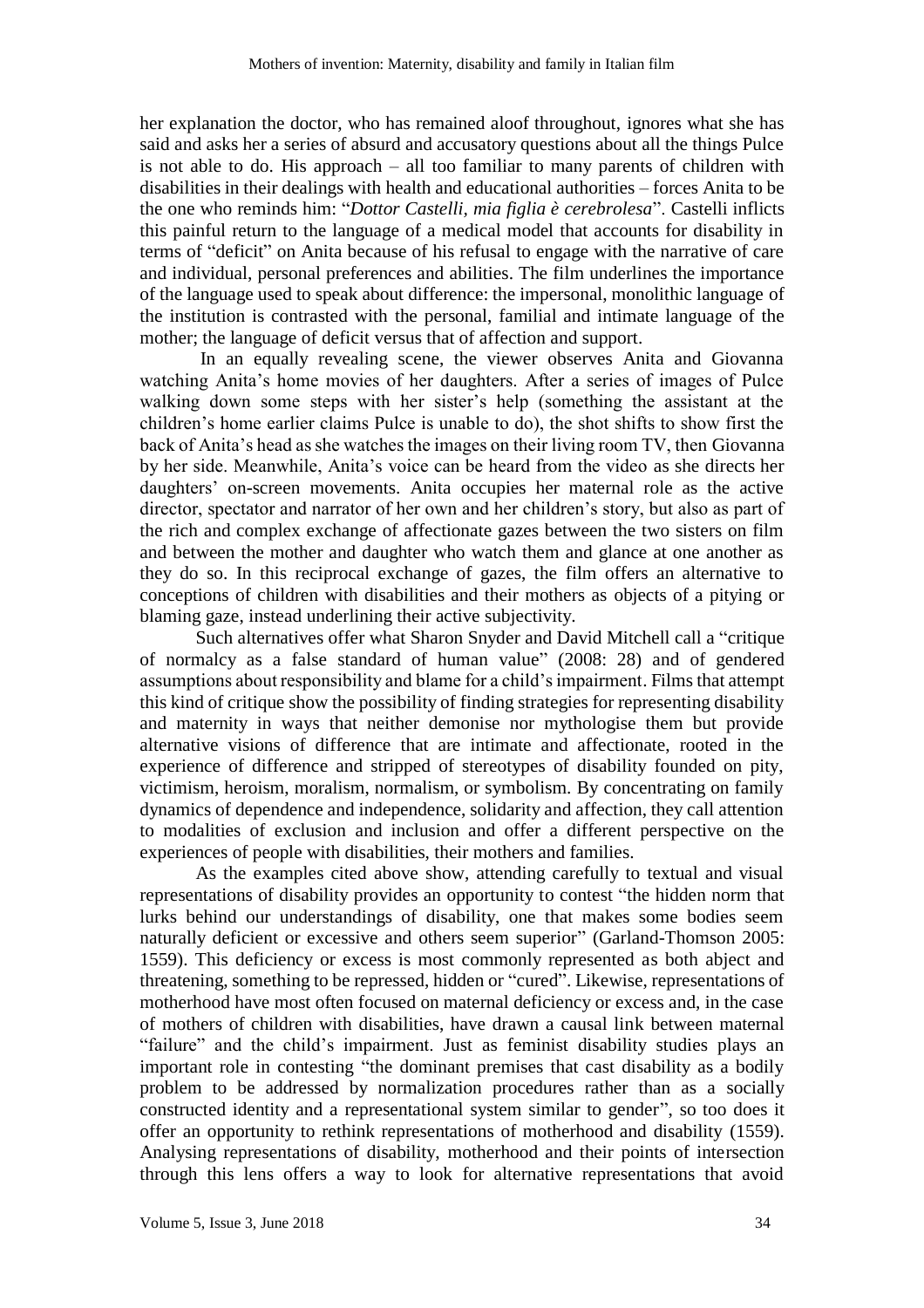narratives of suffering and cure, failure and success, and neither demonise nor mythologise people with disabilities and their mothers.

## **REFERENCES**

- Albanese, P. (2006). *Mothers of the Nation: Women, Families and Nationalism in Twentieth-Century Europe*. Toronto: University of Toronto Press.
- Barnes, C. (1992). *Disabling Imagery and the Media: An Exploration of the Principles for Media Representations of Disabled People*. Ryburn: British Council of Organisations of Disabled People.
- Barnes, C. (1997). A legacy of oppression: A history of disability in Western culture. In L. Barton & M. Oliver (eds), *Disability Studies: Past Present and Future*. Leeds: The Disability Press, 3-24.
- Benedetti, L. (2007). *The Tigress in the Snow: Motherhood and Literature in Twentieth-Century Italy*. Toronto: University of Toronto Press.
- Blum, L. M. (2007). Mother-blame in the Prozac nation: Raising kids with invisible disabilities. *Gender & Society* 21,2: 202-226.
- Chivers, S. & Markotić, N. (eds) (2010). *The Problem Body: Projecting Disability on Film*. Columbus: Ohio State University Press.
- Church, D. (2006). Fantastic films, fantastic bodies: Speculations on the fantastic and disability representation. *Offscreen* 10,10. [online, accessed 8 August 2017] [http://offscreen.com/view/fantastic\\_films\\_fantastic\\_bodies](http://offscreen.com/view/fantastic_films_fantastic_bodies)
- Cottino-Jones, M. (2010). 1<sup>st</sup> ed. *Women, Desire, and Power in Italian Cinema*. New York: Palgrave Macmillan.
- D'Amelia, M. (1997). *Storia della maternità*. Bari: Laterza.
- D'Amelia, M. (2005). *La mamma*. Bologna: Il Mulino.
- Darke, P. (1998). Understanding cinematic representations of disability. In T. Shakespeare, (ed.), *The Disability Reader: Social Science Perspectives*. London: Cassell, 181-197.
- Darke, P. (2010). No life anyway: Pathologizing disability on film. In S. Chivers & N. Markotić (eds), *The Problem Body: Projecting Disability on Film*. Columbus: Ohio State University Press, 97-107.
- Davis, L. J. (2002). *Bending over backwards: Disability, dismodernism, and other difficult positions*. New York: NYU Press.
- Engber, D. (2015). The strange case of Anna Stubblefield. *The New York Times*, 20 October. [online, accessed 30 July 2017]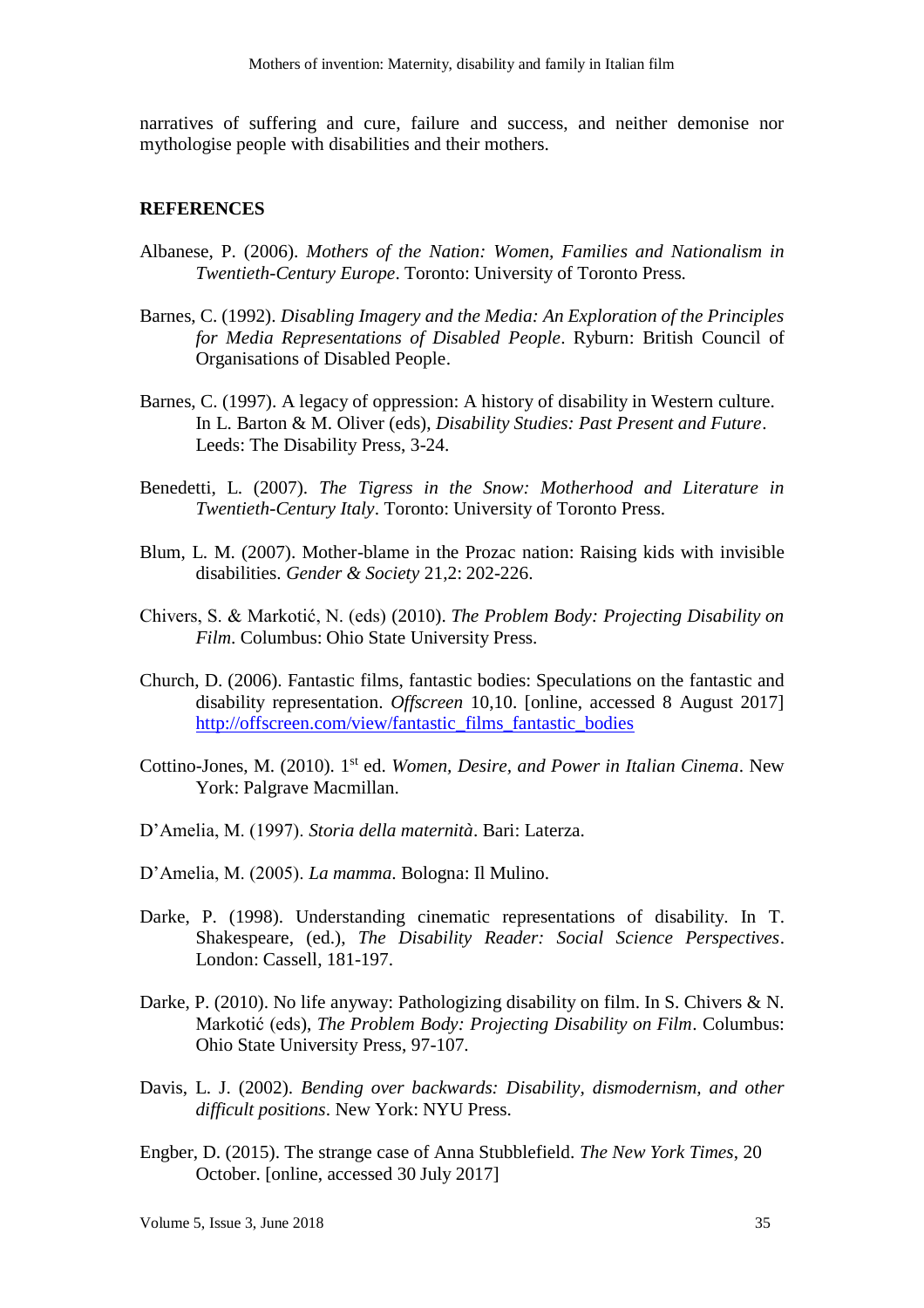[https://www.nytimes.com/2015/10/25/magazine/the-strange-case-of-anna](https://www.nytimes.com/2015/10/25/magazine/the-strange-case-of-anna-stubblefield.html)[stubblefield.html](https://www.nytimes.com/2015/10/25/magazine/the-strange-case-of-anna-stubblefield.html)

Fasulo, A. (2015). Interview with the author, 30 October, Cinema Farnese, Rome.

- Garland-Thomson, R. G. (2005). Feminist disability studies. *Signs: Journal of Women in Culture and Society* 30,2: 1557-1587.
- Hays, S. (1998). *The Cultural Contradictions of Motherhood*. New Haven: Yale University Press.
- Hill, S. P. (2014a). A family affair: The depiction of disability in contemporary mainstream Italian cinema. *Modern Italy* 19,2: 169-181.
- Hill, S. P. (2014b). La disabilità fuori dal mito: La rappresentazione della disabilità nel cinema italiano indipendente. In W. Hope, S. Serra & L. d'Arcangeli (eds), *Un nuovo cinema politico italiano?: Volume II: Il passato sociopolitico, il potere istituzionale, la marginalizzazione*. Leicester: Troubador Publishing, 211-220.
- Hill, S. P. (2016). Madri "imperfette". Maternità e disabilità nel cinema italiano contemporaneo. In L. Cardone & C. Tognolotti (eds), *Imperfezioni: studi sulle donne nel cinema e nei media*. Pisa: Edizioni ETS, 153-162.
- Landsman, G. (1999). Does God give special kids to special parents? Personhood and the child with disabilities as gift and as giver. In L. Layne (ed.), *Transformative Motherhood: On Giving and Getting in a Consumer Culture*. New York: NYU Press, 133-166.
- Landsman, G. (2008). *Reconstructing Motherhood and Disability in the Age of Perfect Babies*. Abingdon: Routledge.
- Malacrida, C. (2009). Performing motherhood in a disablist world: Dilemmas of motherhood, femininity and disability. *International Journal of Qualitative Studies in Education* 22,1: 99-117.
- Malfatti, M. (2013). L'immagine della persona disabile nella letteratura. Itinerari di incontro con l'alterità. In F. Bocci (ed.), *Altri sguardi: modi diversi di narrare le diversità*. Lecce: Pensa multimedia, 39-58.
- Mitchell, D. T. (2001). *Narrative Prosthesis: Disability and the Dependencies of Discourse*. Ann Arbor: University of Michigan Press.
- Mitchell, D. T. & Snyder, S. L. (2001). Representation and its discontents: The uneasy home of disability in literature and film. In G. L. Albrecht, K. D. Seelman & M. Bury (eds), *Handbook of Disability Studies*. Thousand Oaks, CA: Sage, 195- 218.
- Norden, M. F. (1994). *The Cinema of Isolation: A History of Physical Disability in the Movies*. New Brunswick, NJ: Rutgers University Press.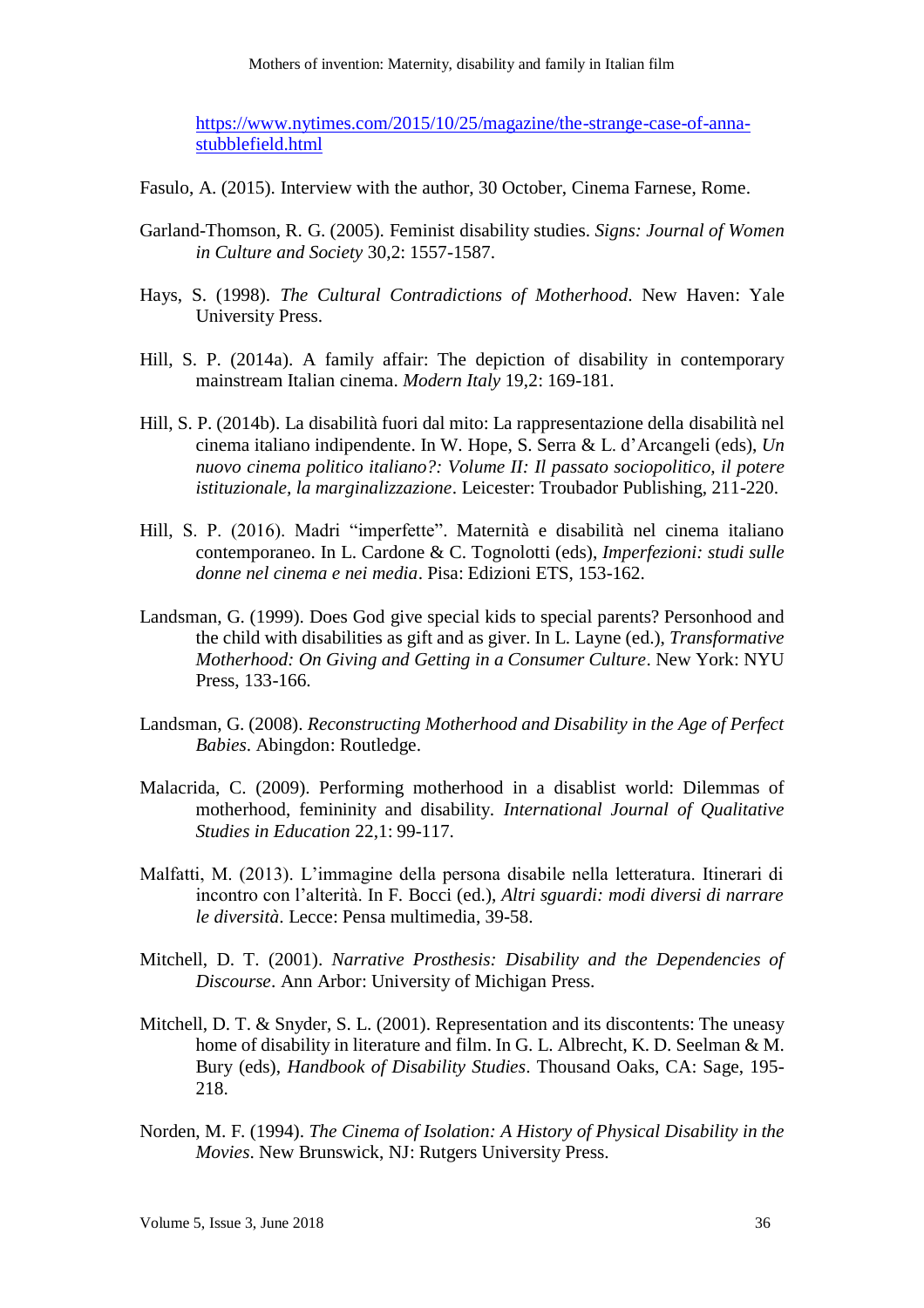- Norden, M. F. (2001). The Hollywood discourse on disability: Some personal reflections. In C. R. Smit & A. Enns (eds), *Screening disability*. Lanham, MD: University Press of America, 19-31.
- Rapp, R. & Ginsburg, F. (2007). Enlarging reproduction, screening disability. In M. C. Inhorn (ed.), *Reproductive Disruptions: Gender, Technology, and Biopolitics in the New Millennium*. New York: Berghahn Books, 98-121.
- Ryan, S. & Runswick-Cole, K. (2008). Repositioning mothers: Mothers, disabled children and disability studies. *Disability & Society* 23,3: 199-210.
- Shakespeare, T. (1994). Cultural representation of disabled people: Dustbins for disavowal? *Disability & Society* 9,3: 283-299.
- Siebers, T. (2008). *Disability Theory*. Ann Arbor: University of Michigan Press.
- Smit, C. R. & Enns, A. (eds) (2001). *Screening Disability: Essays on Cinema and Disability*. Lanham, MD: University Press of America.
- Snyder, S. L. & Mitchell, D. T. (2006). *Cultural Locations of Disability*. Chicago: University of Chicago Press.
- Snyder, S. L. & Mitchell, D. T. (2008). "How do we get all these disabilities in here?": Disability film festivals and the politics of atypicality. *Canadian Journal of Film Studies* 17,1: 11-29.
- Vadalà, G. (2013). La rappresentazione della disabilità tra conformismo e agire politico. In R. Medeghini (ed.), *Disability studies: emancipazione, inclusione scolastica e sociale, cittadinanza*. Gardolo (TN): Erickson, 125-148.

**Sally (Sarah Patricia) Hill** is Associate Professor of Italian and Head of the School of Languages and Cultures at Victoria University of Wellington. Her research centres on Italian cinema and visual culture, with a particular interest in photography and film. Her latest projects are a special issue of *Modern Italy* (22:2 2017) on Film and History in the Italian context (co-edited with Giacomo Lichtner and Alan O'Leary) and research into representations of disability in Italian film.

 $\overline{a}$ 

<sup>&</sup>lt;sup>1</sup> See for example Benedetti, who summarises the traditional literary portrayal of mothers as follows: "[t]oo weak socially to act as a positive role model, and at the same time too closely linked to her biological role, the mother proves incapable of posing a challenge to society" (2007: 5).

<sup>2</sup> See for example Barnes 1992 and 1997; Chivers & Markotić 2010; Darke 1998 and 2010; Mitchell 2001 and Mitchell & Snyder 2001; Snyder & Mitchell 2006 and 2008; Norden 1994 and 2001; and Smit & Enns 2001.

<sup>&</sup>lt;sup>3</sup> See also Paul Darke, who notes that "for the disabled, images of themselves are especially important as they are presumed by virtually all critics and audiences to be essentially self-evident in the truths they reveal about impairment, the 'human condition' and, as such, disability. In fact, they are as socially constructed, illusionary and functional as any other images (be they of the oppressed or not)" (1998: 181).

<sup>&</sup>lt;sup>4</sup> An earlier version of parts of this article was published in Italian in a volume that appeared after the FasCINa *Studiose di cinema e audiovisivi* annual conference in Sassari in 2015 (see Hill 2016). I am